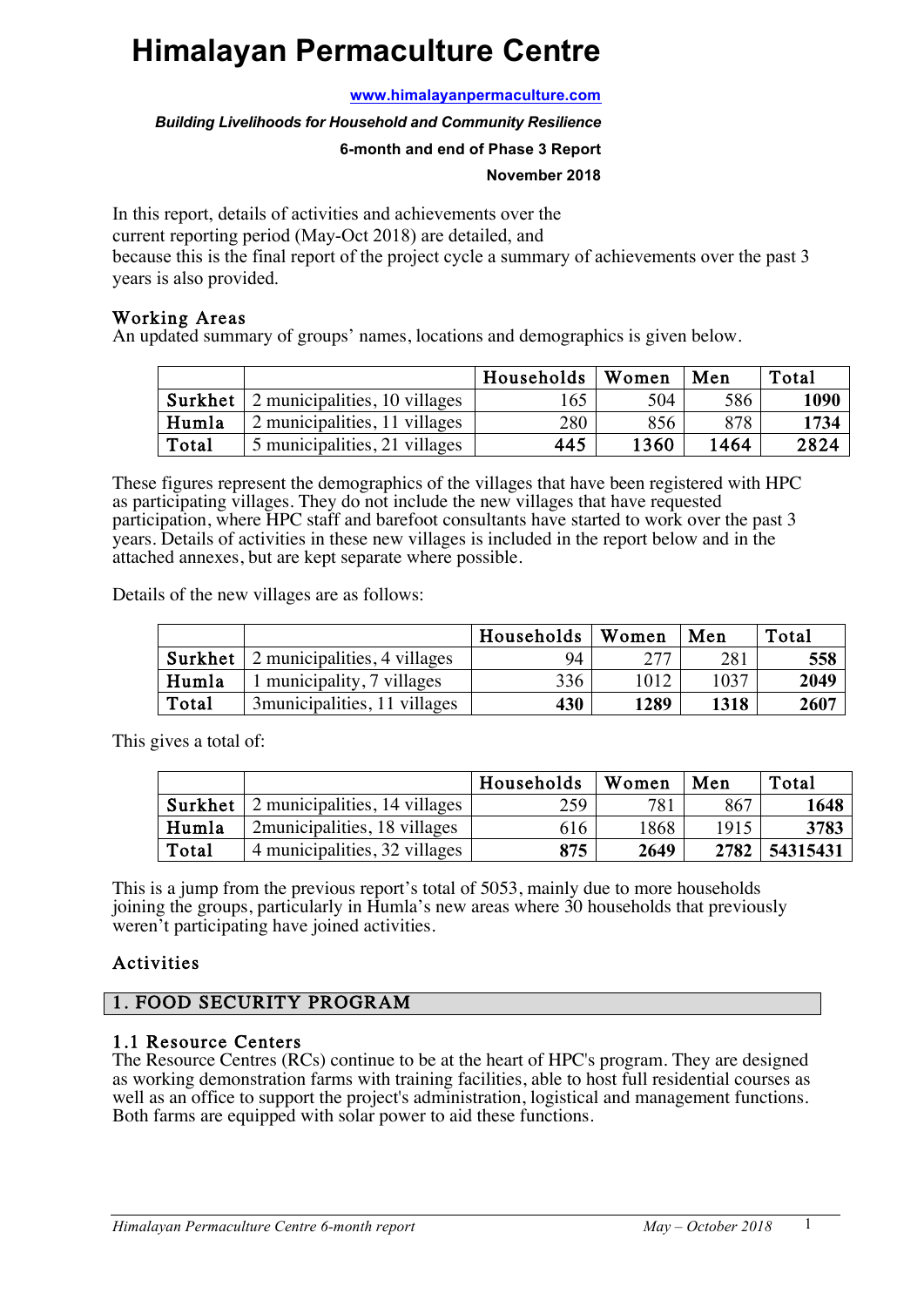The RC in Humla is a rented office situated on farmland belonging to 8 different households, of which 7 households comprise a member that has completed a permaculture design course (PDC).

The Surkhet RC is HPC's headquarters and is purpose built, on land owned by the organisation.

Production of agricultural crops at the RCs, and resources such as seed and seedlings for distribution to village groups, are closely monitored to assess productivity as a result of climate change as well as interventions in management according to permaculture principles. On-going production is matched by development of the farms with continuous planting of new systems for increased productivity. At the same time one of the goals of HPC is that every farm becomes a resource centre, providing increased food security and improved livelihood opportunities with minimum input, whilst also providing demonstration and educational resources to those wishing to achieve similar aims.

At both RCs there has been an overall increase in productivity over the past 3 years, mainly through diversification of crops, with increased fodder and biomass-producing species supporting an improved fertility cycle. At the same time vegetable and fruit crops have increased and diversified, and extra resources of fruit and vegetable seedlings also become available for sale, exchange and distribution.

Each 6-month report has detailed crop production on the RCs. During this final 6-month reporting period the Humla RC has produced 993kg of grains and vegetables from 23 crops, plus over 1400kg of fruit from 11species including apple, pear, peach, plum, hazelnut, damson, mulberry, almond and walnut. It has distributed 104 fruit and vegetable seedlings to the local community, and for its own development has planted a further 52 fruit and multi-purpose trees and shrubs within the farm.

Similarly, at Surkhet RC maintenance of farm systems has continued along with new developments. Over the past 6 months it has produced 253.9 kg of vegetables from 16 crops, 362kg of fodder grass and tree fodder, and 110 kg of firewood. It has planted 119multi-purpose trees and shrubs, 545 herbal plants, distributed 67 plants to local groups, and holds 41 grafted fruit seedlings ready for distribution this winter.

In terms of the RC's 3-year target of providing demonstration and training facilities to 1000 farmers, this has been exceeded by a factor of 3. The RCs have hosted Permaculture Design Courses (PDCs), Training of Trainers courses (ToTs), residential Farmers' Trainings, Technical trainings, Women's Health trainings, capacity-building trainings, slide/film shows and various village group meetings. At Humla RC in Dapka village 1016 farmers (492 women and 524 men) attended various trainings, while at Surkhet RC in Baragaun 1995 farmers (855 women and 1140 men) attended various trainings, meetings and workshops. Thus the total number of farmers/visitors benefitting from the demonstration and training facilities at the RCs totals  $3011$  (1347 women and  $1664$  men). These figures do not include casual visitors when farmers "drop in" to collect a resource, ask a question or view a demonstration, nor the HPC festival held at the Baragaun RC, where 350 to 700 villagers have gathered each year over the past 3 years.

#### Sunrise Farm

Sunrise Farm is situated on the western side of the capital Kathmandu, just outside of the ring road near Swoyambhunath temple. It has been a hub of permaculture activity in the capital since 1992 and remains the closest permaculture/organic farm to the city – in fact it has become surrounded by the city over the past decades of urban sprawl. Despite this, and the damage it incurred by the 2015 earthquakes, the farm has continued and flourished as a demonstration and training centre, and has been a partner to HPC since the NGO was formed in 2010. Sunrise Farm (SF) serves as a contact office for HPC; staff and aligned farmers stay there while on city business or in transit, and assists with storage, processing and marketing of products such as pulses, garlic and honey from the villages of Surkhet and Humla. SF was responsible for reprinting the Farmers' Handbook, and is its official distributor - copies are stored there for sale throughout Nepal. Farm staff were also instrumental in lobbying the government on HPC's behalf when the Social Welfare Council placed restrictions on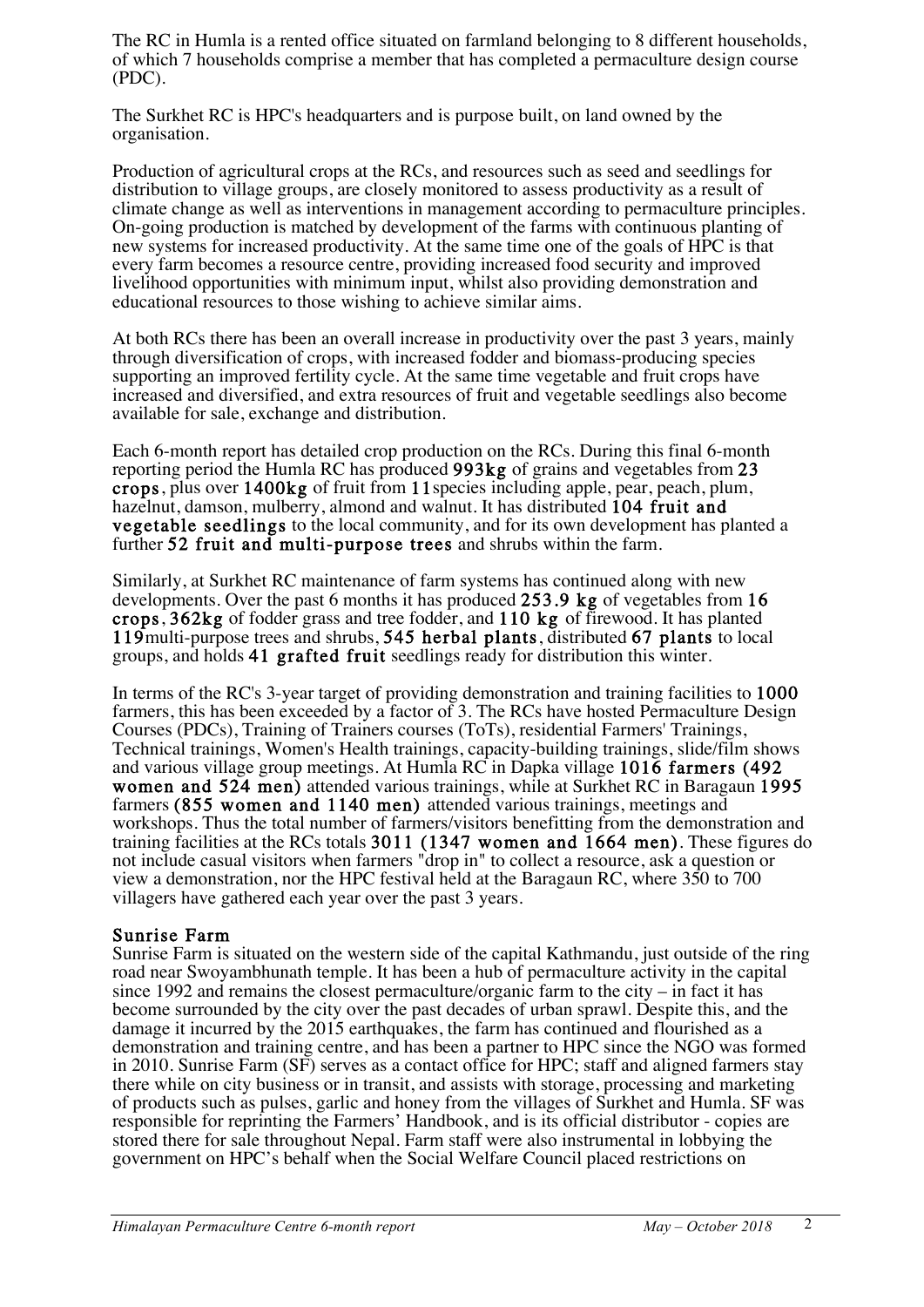operating NGOs back in 2016. Over the past 3 years the farm has had 384 visitors including overseas volunteers, trainees and Nepalese.

# 1.2 Farmers' demonstrations

HPC's strategies has followed those of its original entity, the Jajarkot Permaculture Program (1988-2001), namely: 1. To demonstrate regenerative and appropriate technologies and approaches; 2. To provide training and education in how the demonstrations are established and managed/maintained, and 3. To provide resources for trainees to take home to enact what they have seen and learned, such as seed, seedlings, books, videos and other education materials. To facilitate demonstrations in the villages, further resource materials such as seed, pipe, sprinklers, secateurs, grafting knives, pruning saws and seedlings have been provided to village groups.

Details are given below of the number of households implementing various techniques inside and around the farms. Many are tiny interventions or changes to traditional practice, such as keeping water pots and grinding stones covered when not in use, or keeping cooking and eating utensils and pots off the ground on a rack to dry after washing. Others are more production-orientated such as composting, kitchen gardening, agro-forestry and the System of Rice Intensification (SRI). These may be aimed at increasing productivity and/or reducing cost (including time/labour) through better resource management of existing local resources, as well as introducing new ones.

|                             | May-October 2018 |                  |                         |  |  |
|-----------------------------|------------------|------------------|-------------------------|--|--|
| <b>Practical Activities</b> | Surkhet          | Humla            | Total                   |  |  |
| No: households implementing | 259              | 616              | 875                     |  |  |
| House hygiene               | 253              | 596              | 849                     |  |  |
| Stove                       | $\mathbf{1}$     | 561              | $\overline{562}$        |  |  |
| Toilet                      | $\overline{4}$   | 584              | 588                     |  |  |
| Grinder                     | 254              | 306              | 560                     |  |  |
| Water pot                   | 256              | 406              | $\overline{662}$        |  |  |
| Hay box                     | $\boldsymbol{0}$ | 1                | $\mathbf{1}$            |  |  |
| Sweepings                   | 25               | 267              | 292                     |  |  |
| Waste water management      | 46               | 301              | 347                     |  |  |
| Plate/pot rack              | 25               | 223              | 248                     |  |  |
| Compost                     | 108              | 46               | 154                     |  |  |
| Fodder trough               | 6                | $\overline{0}$   | 6                       |  |  |
| Salt lick                   | 17               | 19               | $\overline{36}$         |  |  |
| Kitchen garden/vegetables   | 244              | 429              | 673                     |  |  |
| Mulching                    | 6                | 6                | $\overline{12}$         |  |  |
| Liquid manure               | 17               | 30               | 47                      |  |  |
| hot bed                     | $\overline{4}$   | 13               | 17                      |  |  |
| Leaf pots                   | $\overline{0}$   | 39               | 39                      |  |  |
| Home nursery                | 36               | 395              | 431                     |  |  |
| Fruit nursery               | 19               | $\boldsymbol{0}$ | 19                      |  |  |
| Air nursery                 | 3                | $\mathbf{1}$     | $\overline{\mathbf{4}}$ |  |  |
| Off season onions           | $\overline{1}$   | 85               | $\overline{86}$         |  |  |
| Grafting                    | 38               | $\overline{2}$   | 40                      |  |  |
| <b>Budding</b>              | $\mathbf{1}$     | 23               | 24                      |  |  |
| Top grafting                | 9                | $\mathbf{0}$     | 9                       |  |  |
| Air layering                | 55               | 12               | $\overline{67}$         |  |  |
| Pot irrigation              | $\mathbf{1}$     | 40               | 41                      |  |  |
| Orchard                     | 25               | 97               | 122                     |  |  |
| Agro-forestry               | 21               | 8                | 29                      |  |  |
| <b>SRI</b>                  | 40               | 60               | 100                     |  |  |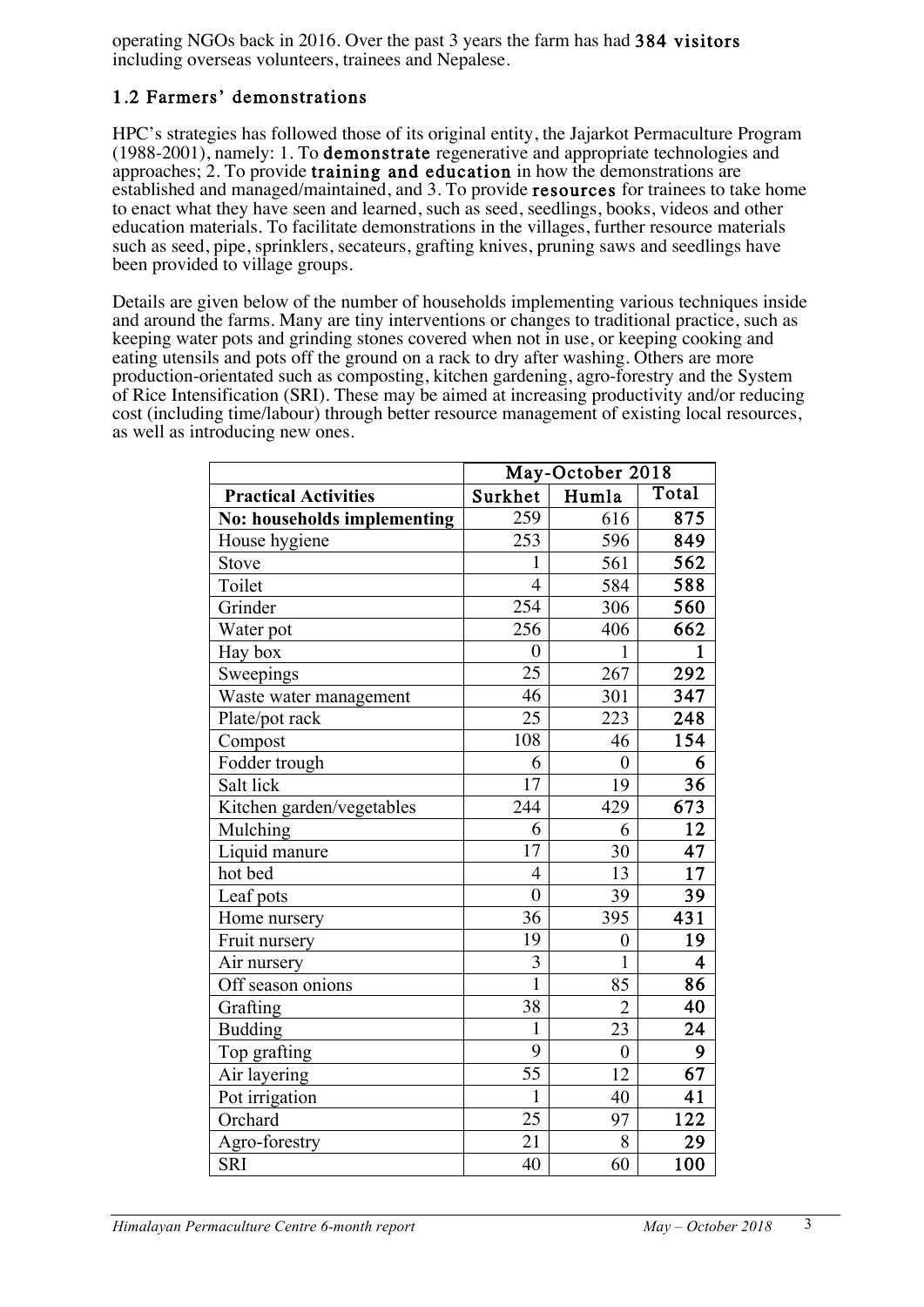| Green manures          |                  | 83  | 84  |
|------------------------|------------------|-----|-----|
| No till                | 0                |     |     |
| Bamboo cuttings        |                  |     |     |
| Improved plough        | 254              | 19  | 273 |
| Fruit tree Pruning     | 89               |     | 89  |
| Greenhouse             |                  | 4   | 5   |
| Biomas compost         | 38               | 18  | 56  |
| Double digging         | 7                | 12  | 19  |
| Urine collection & use | 8                | 31  | 39  |
| Seed production        | 18               | 50  | 68  |
| Fruit tree planting    | 228              | 47  | 275 |
| Filter Use             | 252              | 276 | 528 |
| Juice/jam making       | $\left( \right)$ | 15  | 15  |
|                        |                  |     |     |

Most of these activities are illustrated in the Farmers' Handbook, a key training tool used by HPC.

#### Demonstration farmers

HPC aims to make its resources, be it demonstrations, training and/or other materials, available to everyone in its working area. To do this most effectively it works with farmers that are motivated to develop their own land and communities to establish their own demonstrations – indeed one of the aims of the Resource Centres (see above 1.1) is that every farm becomes a demonstration in some way. These farmers become the demonstration farmers and the aim over the past 3 years has been to cultivate at least 100 demonstration farms in its working villages. HPC has created 3 grades of demonstration farmers according to their achievements. Grade 1 demo-farmers have attained the following:

- Taken Farmers' Training
- Taken PDC
- Taken ToT (Trainers' Training)
- Competent at grafting and fruit nursery management
- Able to make smokeless stoves
- Have planted at least 15 fruit trees on their land, and be competent at pruning and companion planting
- Have planted at least 60 multi-purpose trees and shrubs of at least 10 different varieties in an agro-forestry design on their land
- Are using SRI in paddy areas (if they have paddy)
- Are growing vegetables and saving vegetable seeds
- Are able to manage greenhouse production
- Are using at least 25 other techniques from the Farmers' Handbook
- Can provide training in any of the above

The  $2<sup>nd</sup>$  and  $3<sup>nd</sup>$  grades' criteria are similar but to a lesser degree.

|         | Category | Category | Category3 | Total |
|---------|----------|----------|-----------|-------|
| Humla   |          |          |           | 59    |
| Surkhet |          |          |           | 119   |
| Total   |          |          | מנ        | 78    |

#### Barefoot consultants

HPC has worked successfully to create such demonstrations in its own working areas. In order to facilitate spreading the techniques and approaches beyond where it has the capacity to work they have created the "Barefoot Consultant" program approach. A barefoot consultant (BC) is automatically created from Category  $\overline{1}$  of the demonstration farmer grade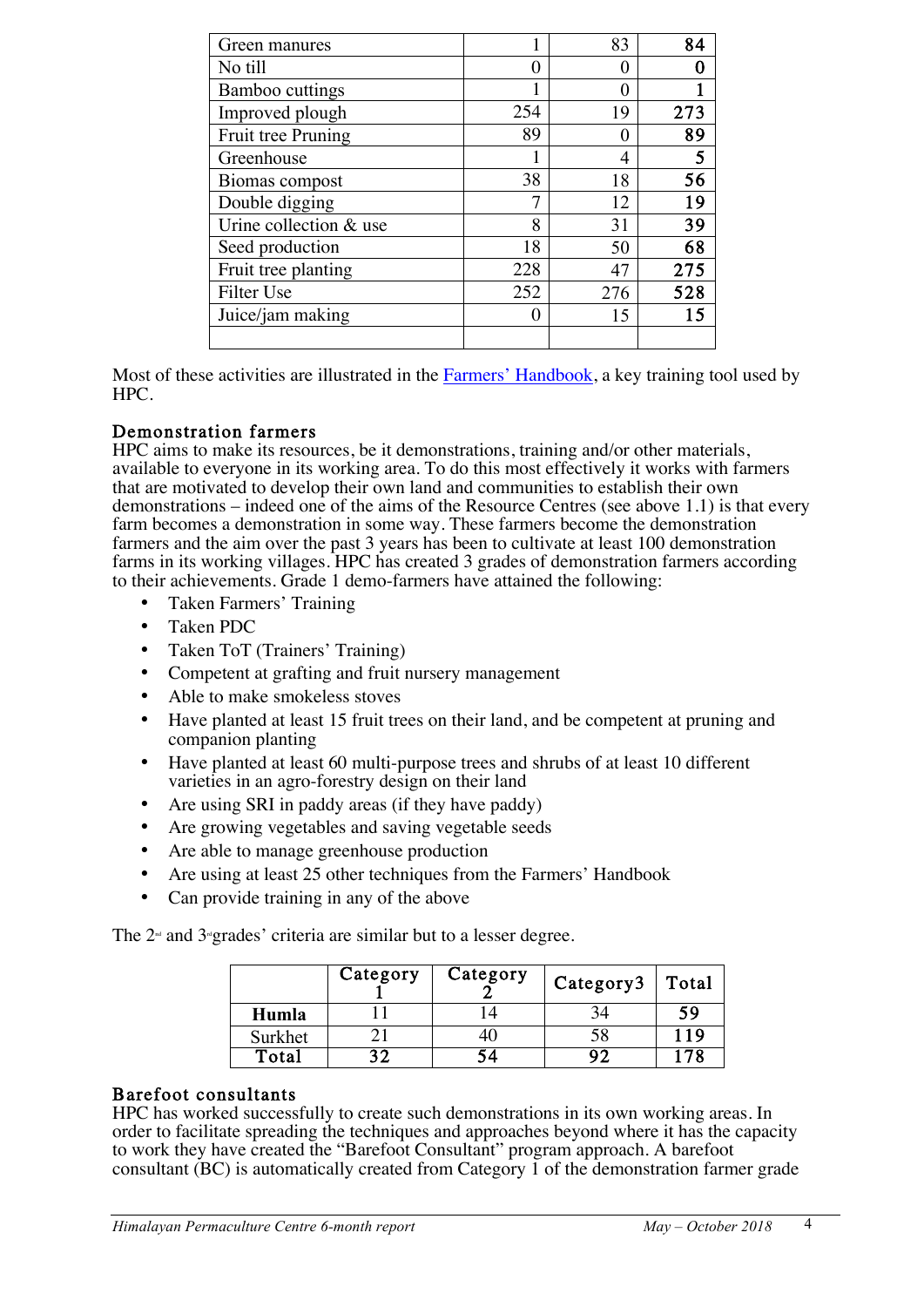once they have the required skills in doing and training others to do. Category 2 BCs are usually apprenticing with Category 1s for teaching purposes. To date there are 21 BCs in Surkhet (4 women, 17 men) and 23 BCs in Humla (5 women and 18 men) of which 12 are apprentice (Category 2) to the 11 Category 1 BCs.

#### Fruit and multi-purpose tree production

Propagation, planting and management of diverse fruit and multi-purpose trees, shrubs and herbs is a significant part of HPC's work in order to diversify farm productivity (and diet), and reduce cost of farming activities. Farmers become skilled in a range of cultivation techniques, from basic nursery skills to advanced propagation methods such as grafting and air layering. This enables them to be self-reliant on producing useful plants and further, provides an income source. Cultivated plants are planted by farmers themselves and excess are distributed, sold and exchanged.

Over the past 6 months farmers from HPC's areas have used summertime propagation techniques such as stem cuttings, air-layering and budding (as opposed to grafting and topworking that are used in the winter) to produce 28,671 plants ready for distribution over winter or next summer. Details are below.

| Propagation<br>method                   | Species include                        | Surkhet      | Humla  | Total  |
|-----------------------------------------|----------------------------------------|--------------|--------|--------|
| Cuttings (including)                    | Mulberry, plum, napier grass, grape,   | 4,390        | 1,500  | 5,890  |
| stem & root                             | sugar cane, comfrey, lemon grass       |              |        |        |
| cuttings and slips)                     |                                        |              |        |        |
| $\overline{\text{Air} \text{Layering}}$ | Citrus fruit (especially lemon), plum, | 559          |        | 566    |
|                                         | pear, pomegranate, guava               |              |        |        |
| <b>Budding</b>                          | Peach, plum, almond, apricot,          | $\mathbf{0}$ | 48     | 48     |
| Grafting (done last)                    | Apple, walnut, cherry, peach, plum,    | 825          | 4,191  | 5,016  |
| year)                                   | almond, apricot, pear                  |              |        |        |
| From seed                               | Coffee, cardamom, soapnut, citrus,     | 3,665        | 13,486 | 17,151 |
|                                         | cinnamon, Asian pepper, Ficus spp.     |              |        |        |
| Total                                   |                                        | 9,439        | 19,232 | 28,671 |

The next stage is **planting**, and over the past 6 month farmers have further established 35 species of nearly  $33,000$  fruit and multi-purpose trees, shrubs, herbs and grasses on their own land: in and around fields, on boundaries and kitchen gardens, and on schools' and community land.

|               | Surkhet | Humla | Total  |
|---------------|---------|-------|--------|
| Fruit         | 15,252  | 319   | 15,571 |
| Multi-purpose | 12,969  | 2,361 | 15,330 |
| Herbs         | 570     | 1,428 | 1,998  |
| Total         | 28,791  | 4,108 | 32,899 |

These figures are combined with previous years' planting to give totals over 3 years of 46,000 fruit trees and shrubs (of which  $17,000$  are grafted/budded),50,000 multi-purpose trees, shrubs and grasses, and 14,700 herbs, planted in 32 villages in Surkhet and Humla.

After planting comes management, and this year 885 fruit trees have been pruned by farmers. They are also trained to use **companion planting**, placing plants such as comfrey, lemon grass, mints and garlic under and around the trees to aid their development and produce additional yields.

Finally, harvest comes and it is literally time to gather the fruits of farmers' endeavours. Monitoring reports show that a massive 89,528 kg of fruit has been produced from 30 species over the past 6 months. The top 14 harvests are:

| Plum: $20,130$ $kg$                  | Pear: $15,386$ kg | l Banana:<br>$11,350$ $kg$ |        | Peach: $8,507$ kg   Guava: $7,117$ kg |
|--------------------------------------|-------------------|----------------------------|--------|---------------------------------------|
| Junard: $5,725$ kg Amilo: $4,683$ kg |                   | Orange: $3604kg$           | Lemon: | <b>Mango: 2672</b>                    |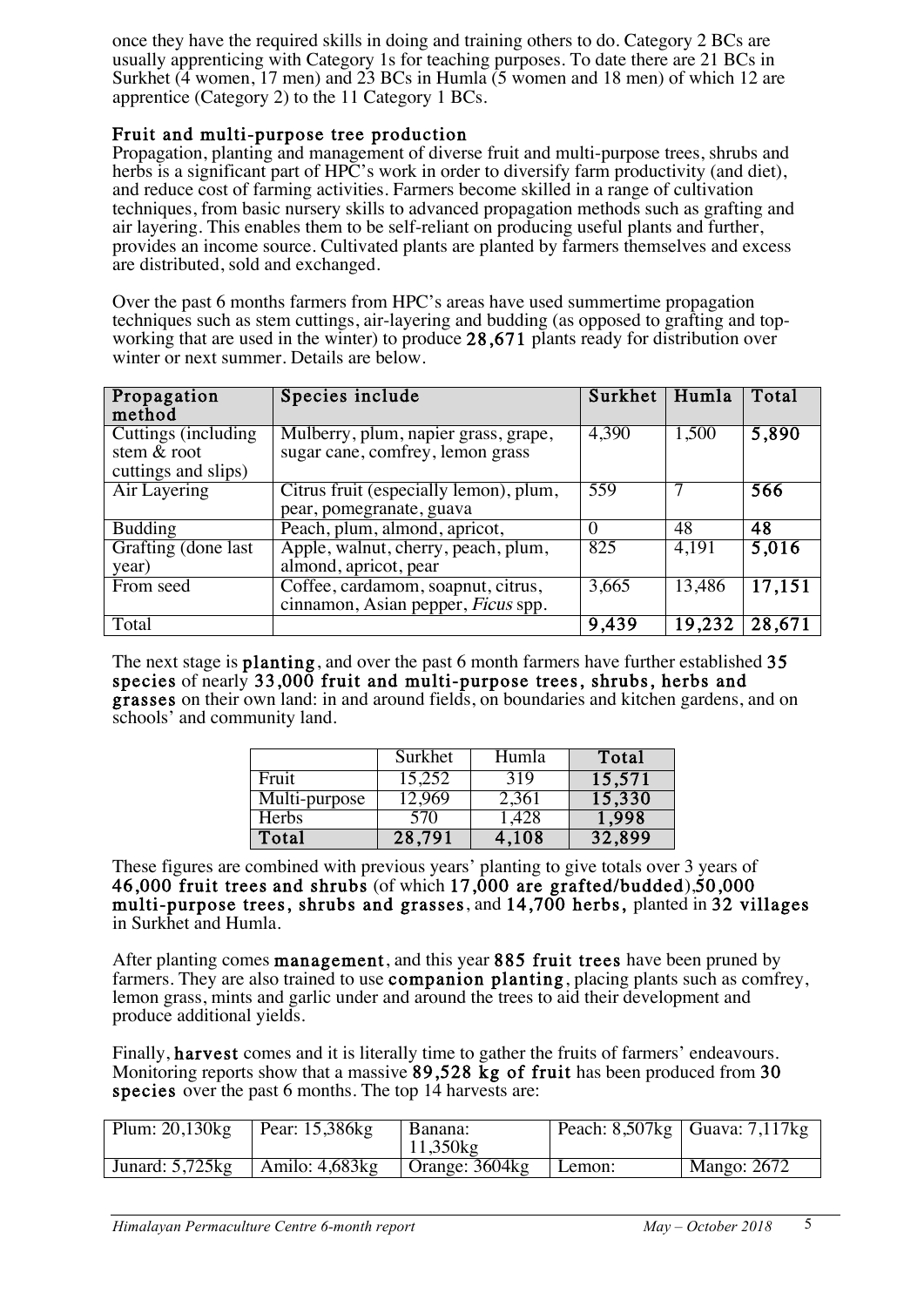|                   |                                   | 2778kg          | ΔY |
|-------------------|-----------------------------------|-----------------|----|
| Apple: $2,536$ kg | Mausam: 1369kg   Jackfruit: 700kg | Papaya: $560kg$ |    |

Other significant up-and-coming harvests include walnut (231kg), coffee (159kg) and almond (203kg). Also not included in the total is cardamom that has given a harvest of a further 1000kg

Staff and village groups have only recently been recording fruit harvests in detail, the total over the past 3 years stands at 102,811kg. In addition, cardamom has produced 2,787kg over 3 years.

In Humla the demand for fruit trees has been bolstered by collaboration with the local municipality office (local government) that purchased over 1000 fruit trees off local nurseries (owned/managed by HPC-trained farmers) for distribution in local municipalities. The District Agriculture office has also purchased 200 fruit trees for establishment in a community orchard high on the ridge above HPC's area (near where the HPC festival is held, see below 5.8). Over 1000 mulberry cuttings and 80 mulberry seedlings (rooted cuttings) were also sold to Sahavagi NGO for distribution to Dharma municipality in centraleast Humla.

Other activities around farming and food sovereignty include kitchen gardening, where 673 households (77% of working areas) have been active using techniques such as vegetable and herb poly-cultures, companion planting, integrated pest management, seed production, composting, mulching, liquid and green manures, and off-season cropping.

SRI Rice Farming<br>There are currently 100 farmers practicing SRI (System of Rice Intensification) that produces higher yield and quality of rice using less water and seed. It has long been proven that SRI yields are higher than conventionally grown rice, and over the past 6 months, an initiative to measure scientifically the nutritional difference between conventionally/traditionally grown and SRI rice has been started, and 50 rice samples of comparative practices from  $\overline{25}$  farmers' fields have been collected and sent to UK for testing at Coventry University's Centre for Agro-Ecology and Water Resilience (CAWR). The results will be shared hopefully in the next report due in May 2019.

Other farming activity<br>Productivity of communities overall has seen a trend of increasing diversification of crops and their productivity. Traditional cash crops of garlic and ginger have been improved with the agro-ecological approaches that HPC demonstrates and trains in, and further augmented by new crops such as cardamom and Asian Pepper (Timur). From beekeeping (see below 4.1), honey production has also increased along with numbers and design of hives, and of skills to keep them. Vegetable seed production (see 4.2) has also increased and provides an income. The principle that increases resilience of communities is to gain food security, health and livelihood from multiple sources and not be reliant on 1 (or a few).

#### Smokeless Stoves

One of the most successful and productive techniques embedded in communities has been the smokeless stove, which has been constructed in 91% of homes. The stove is made completely of local materials and with local skills, and has the dual benefit of removing harmless smoke from the kitchen and saving on firewood, which in turn reduces both time spent in collection and impact on the environment.

#### Community Funds

Over the past 3 years HPC has supported community groups to create and operate their own micro-finance systems from community funds set up for that purpose. These funds are collected usually on a monthly basis from each member, and used to provide loans for small business initiatives and in some cases emergency relief where needed. The current audit puts the total held in community funds at NRs1,848,170/- (GB£ 12,500) of which NRs<sup>2</sup> 1,585,133/- (GB£10,710) has been provided in loans to 160 households. Loans are taken for a variety of reasons including food security, school fees, buying livestock, starting small businesses and medical fees.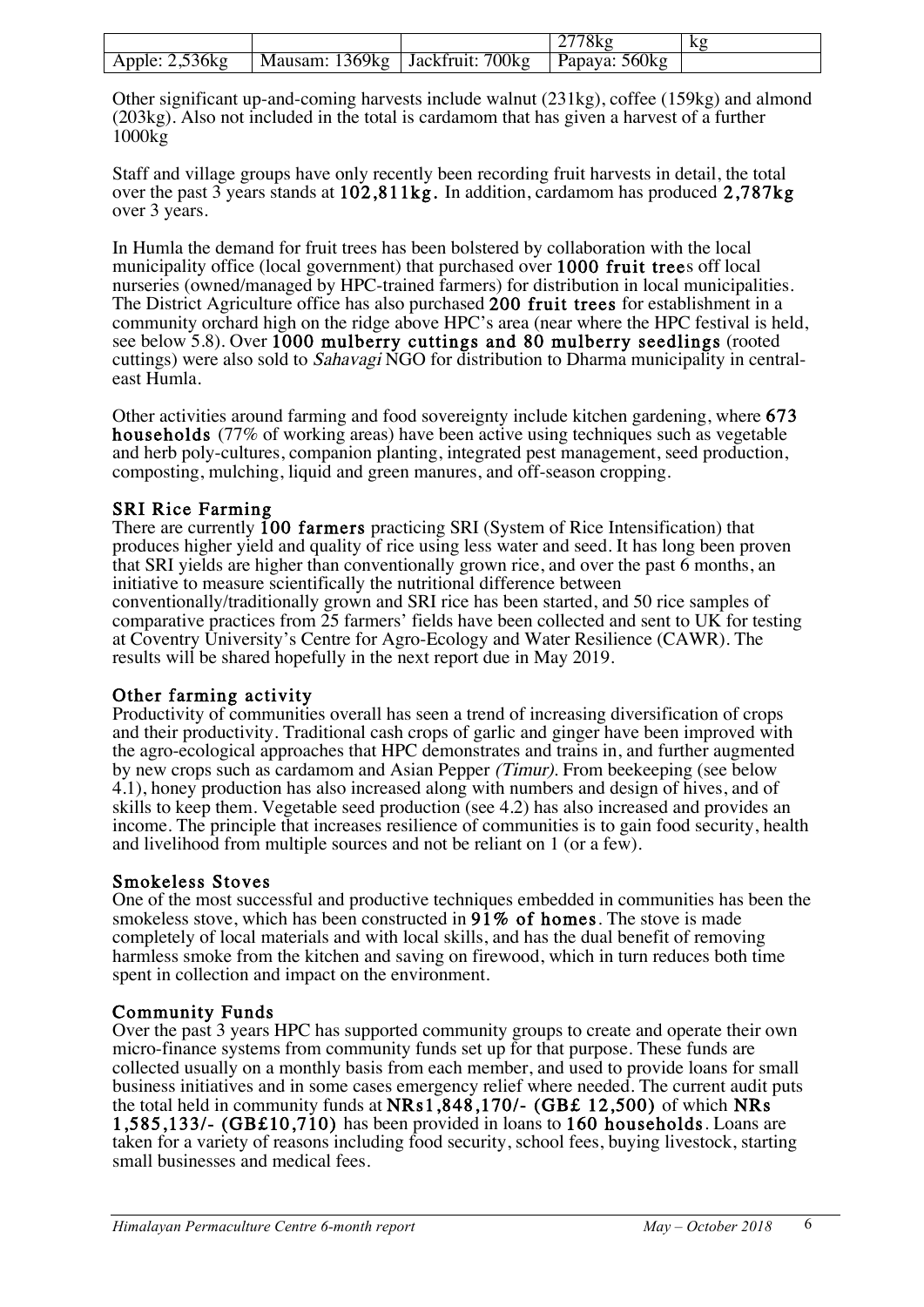HPC provides training to all its groups in establishment and maintenance of village microcredit funds. It also provides passbooks for group members to keep funds' records in. HPC also provides an auditing service.

|         | Loans given | No:<br>H'holds | <b>Expenses</b> | Cash    | <b>Total NRs</b> | <b>GB£</b> |
|---------|-------------|----------------|-----------------|---------|------------------|------------|
| Humla   | 162,400     | 28             | 38,478          | 96,882  | 297.760          | £2,012     |
| Surkhet | 1,422,733   | 132            | 105,656         | 22.021  | 1,550,410        | £10,476    |
| Total   | 1,585,133   | 160            | 144,134         | 118,903 | 1,848,170        | £12,488    |

This reporting period's audit is summarised below:

Over the past 3 years a total of NRs**6,912,290/- (GB£46,705)** has been provided in loans to **885 households** in micro-credit groups in Surkhet and Humla.

#### 1.3 Farmers' Training

To back up the demonstrations, HPC offers training in a range of subjects, and in different formats according to topic, season and groups' needs. Residential farmers' integrated training at its resource centres (RCs), mobile 1-3-day trainings in situ in villages and short singletopic specialist training at both the RCs and in the villages.

A training summary for the past 6 months is below.

|                                  |                  |      | Participants |     |       |
|----------------------------------|------------------|------|--------------|-----|-------|
| Surkhet                          | No:<br>Trainings | Days | Women        | Men | Total |
| Permaculture Design Course       |                  | 13   | 6            | 14  | 20    |
| Organisational Capacity training |                  | 8    | 7            | 25  | 32    |
| Mobile Farmers' Training         | 3                | 11   | 13           | 27  | 40    |
| <b>Technical Trainings</b>       | 22               | 10   | 61           | 86  | 147   |
| <b>Total Surkhet</b>             | 28               | 42   | 87           | 152 | 239   |

# Humla

| Residential Farmers' Training |    |    |     |     |     |
|-------------------------------|----|----|-----|-----|-----|
| Mobile Farmers' Training      |    | 29 | 80  | 73  | 153 |
| <b>Technical Trainings</b>    | 31 | 10 | 85  | 88  | 173 |
| Total Humla                   | 43 | 44 | 173 | 169 | 342 |
| Total All Areas               | 71 | 86 | 260 | 321 | 581 |

 Technical trainings during this period include mulching, pruning, beekeeping, tree planting, SRI, composting, cardamom harvesting, fruit nursery making, budding, off-season onion growing, and urine collection and use.

Over 3 years these various types of training have been provided to a total of 6282 farmers comprising 2794 women and 3488 men. This is well in excess of the initial target of 3840 farmers.

Slide and Film shows<br>Over the past 6 months, 28 video and slide shows have been shown to 428 villagers comprising 182 women and 246 men in 7 locations in Humla and Surkhet. Increasingly HPC is using video and picture material it is creating itself following training in video production over the past 3 years (see below 5.10).

### 1.4 Livestock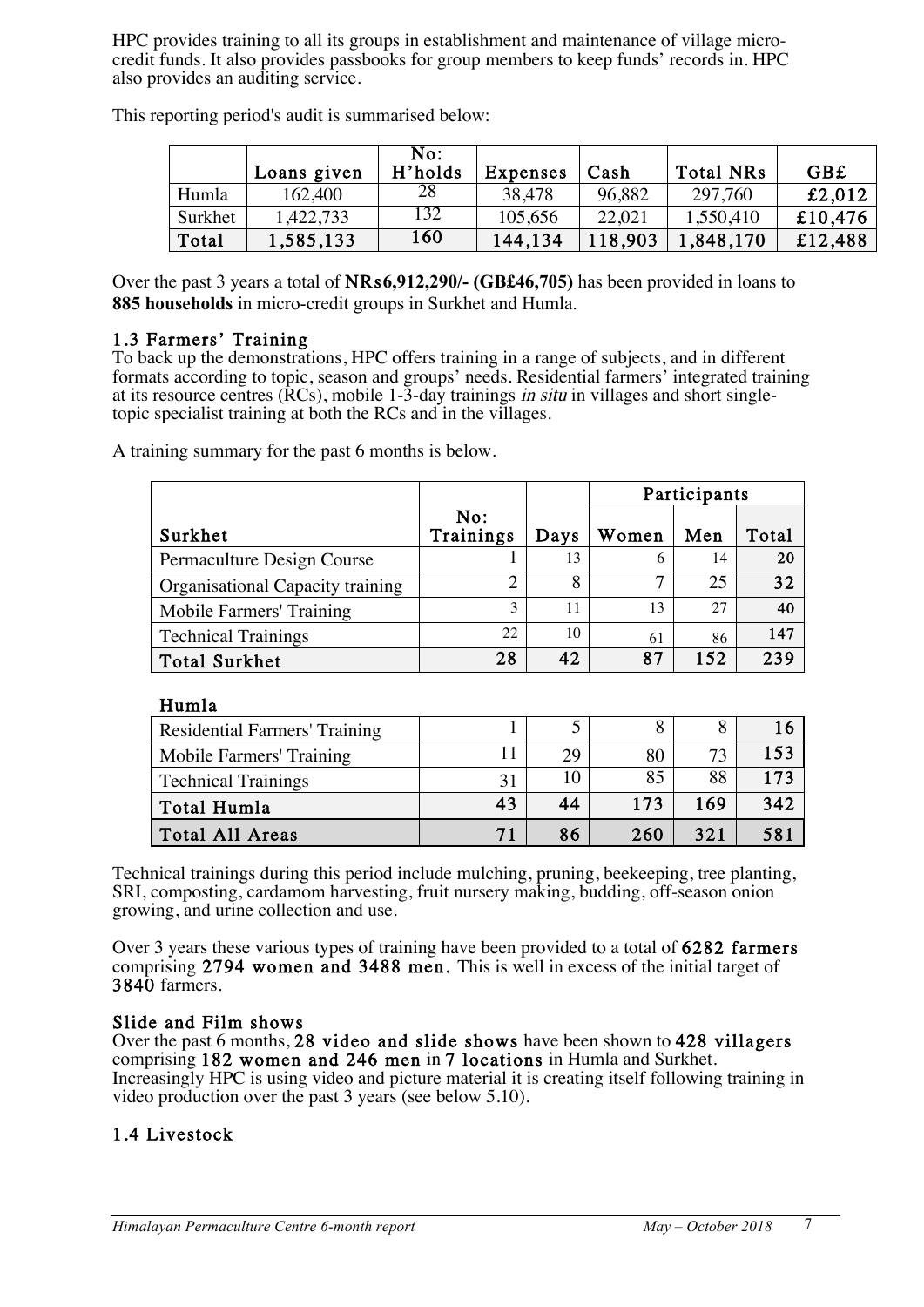HPC's Livestock program encompasses 3 main areas: farmers' training, stock treatment and provision of improved breeds. Training has been on-going as part of HPC's integrated farmers' training (5 days), as part of 3-day mobile training and as specialist 1 to 3 day courses. These courses are now largely taught by barefoot consultants that have been trained in livestock health. A summary of the past 6 months' treatment is given below.

| Worms<br>Castration |    |     |            |         |                |     |              |
|---------------------|----|-----|------------|---------|----------------|-----|--------------|
| Оx                  |    | Cow | Sheep/goat | Buffalo | $\log$ Chicken | Pig | <b>Total</b> |
| 25                  | 46 | 189 | 2685       | 101     | 535            |     | 3620         |

Over the past 3 years,179 farmers (93 women and 86 men) have been trained in livestock health in Surkhet and Humla, and 9,970 livestock have been treated for a range of illnesses such as internal and external parasites, wounds and stomach problems at 73 livestock mobile health camps (Surkhet 32, Humla 41).

### **Improved breeds of livestock**

HPC also provides improved livestock breeds with an aim of increasing quality over quantity of livestock productivity. In this period 1 bull has been provided in Humla and 1 Billy goat in Surkhet. Over 3 years a total of **12** livestock have been provided in Humla and Surkhet comprising **2 buffalo bulls, 2 Ox, and 8 billy goats**. HPC's target was initially to distribute up to 21 improved breeding livestock, of which 10 were breeding chickens. At the request of village groups it cut the amount of chickens in favour of purchasing more veterinary medicines for use during the livestock health camps.

# 1.5 Irrigation

HPC is providing irrigation infrastructure to its villages in Surkhet. This involves a range of approaches including providing pipe, sprinklers, storage tanks and/or pond liner if villagers are digging their own tanks. At present 2 village systems in Baragaun and Salghari villages have been completed with 125 villagers benefitting (58 women and 67 men) and a further 4 systems are in process, due to be finished in the next month. These will benefit in total 65 households comprising 200 women and 224 men through irrigation of 774 ropani (8.7 Ha).

Over the past 3 years 12 systems have been completed or are in process, benefitting 124 households(366 women and 415 men), and irrigating 62.35 Ha of land.

# 1.6 Appropriate Technology

This program aims to test and demonstrate various labour and resource-saving and/or product improving devices in its working area, with a view to further distribution when the technologies are seen to be appropriate. In this period maize de-hullers have been acquired for the Autumn-harvested crops, after testing in villages last year showed benefits of time and energy saving. Likewise a foot-pedalled millet thresher has been acquired for Humla and tested in Surkhet, where farmers have given their approval of the technology, and another is being ordered. Also for Humla, hand-operated food processing equipment is in the process of being tested within the livelihoods program including vegetable cutting (for example used to thinly cut potatoes for crisp making), juice making (pulping) and apple slicing (see also solar dryers, apple drying and jam/juice making below, 4.9, 4.10, 4.11).

### 2. HEALTH PROGRAM

# 2.1 Women's Health Program (WHP)

# Women's Health Training (WHT)

In May HPC's top women's health BC Hommaya Gurung collaborated with Health and Psychology expert Mrs Renu Shakya (who has also helped build HPC's capacity to produce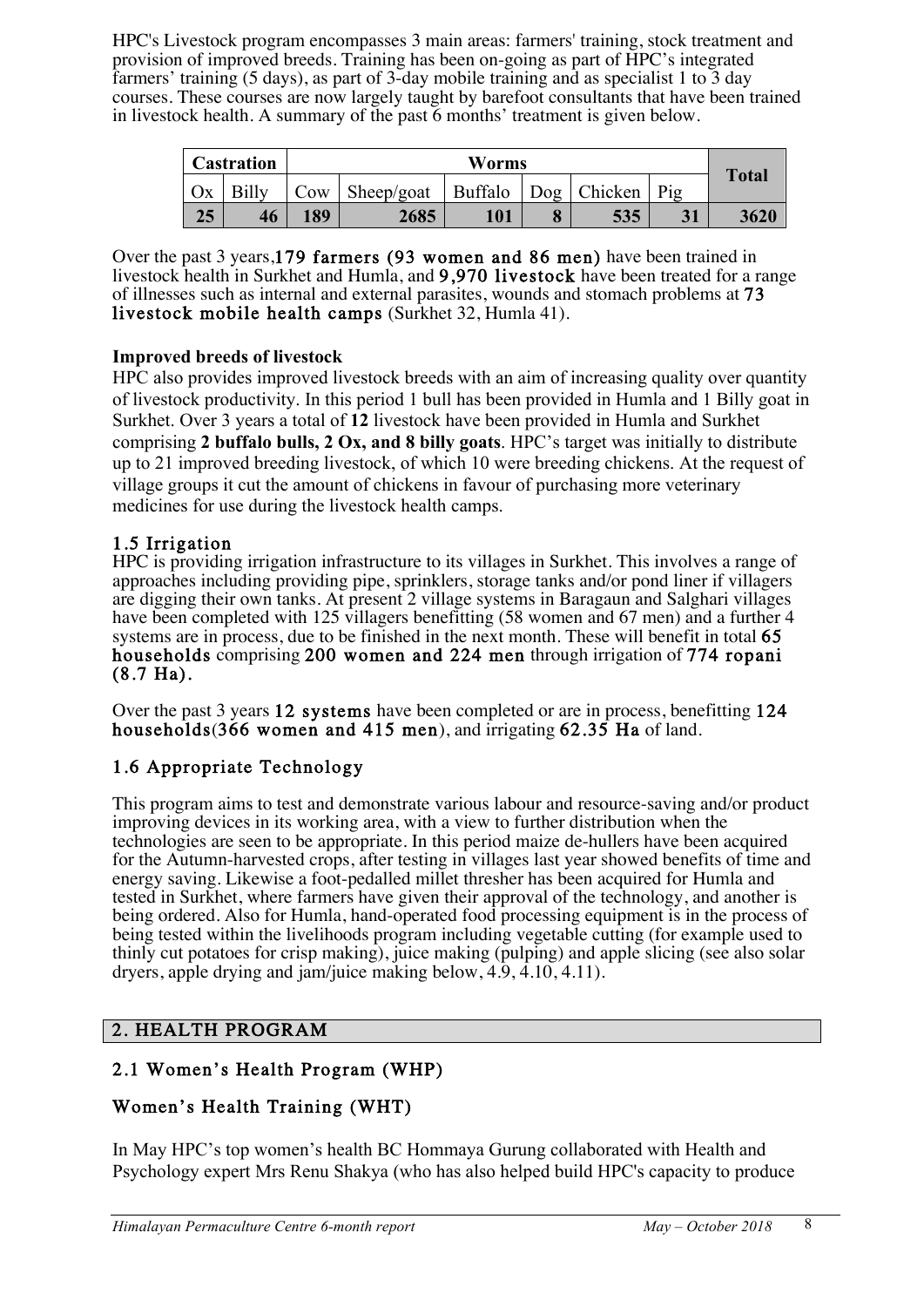videos, see below 5.10) to lead the first Training of Trainers focussed on Women' Health. This aims to support the development of women "barefoot consultants" (BCs) who are able to go to villages within and beyond HPC's own working areas to promote women's health issues in particular. The WHToT was held at the Dapka RC, Tajakot 5 Humla (previously Madana-9) and was provided for **9 men and 9 women** from 8 villages representing the 18 villages in Humla. Topics included:

- 
- Training cycle Feedback
- Training needs assessment Follow-up design
- Managing training Presentation skills
- Designing training Practice teaching
- Training resources Lesson plan design
	-
	-
	-
	-

Also in Humla, 5 mobile women's health trainings were provided for 3 days each in 4 villages to **86 women and 13 men** by BC/nurse Sukuma Karki.

Over the past 3 years the various womens' health trainings have been provided to **1243 people** comprising **1201women and 42 men**. Interestingly, there is a growing trend for men to request this training.

One of the most effective and far-reaching trainings has been the menstrual pad-making training provided in Surkhet last March, when 171 women were taught how to sew pads. The follow-up for this has continued and participants are able to make their own pads for their own use. Meanwhile an initiative to provide a community enterprise is in the planning stages.

The Resilience Through Recovery (RTR) is a program developed to work in 2 villages in central Nepal affected by the 2015 earthquakes. In a symmetry of cyclic learning, skills taught in the RTR program, managed by HPC-trained partners and BCs, women from Surkhet have learned basic Doll-making skills during an RTR training in Kathmandu. They have returned to Surkhet and started making and training others in the skills.

Women's Health Camp (WHC)<br>This period's Women's health camp was held in May in Humla at Madana Health Post. In total 208 villagers attended comprising 182 women and 26 men.

| <b>Diagnosis</b>        | No: patients | Diagnosis       | No: patients   |
|-------------------------|--------------|-----------------|----------------|
| prolapse stage 1        | 3            | pregnancy test  |                |
| Haemorrhage             | 25           | infertility     |                |
| white discharge         | 29           | diarrhoea       | 11             |
| backache                | 2            | weak limbs      | 14             |
| vaginal itching         |              | cold            | 28             |
| urinary tract infection |              | no menstruation |                |
| eye ache                | 11           | allergy         |                |
| wound on uterus         | 2            | asthma          | g              |
| gastric ulcer           | 33           | wound on uterus |                |
| headache                | 13           | skin disease    | $\mathfrak{D}$ |
| Worms                   | 12           | pregnancy test  |                |
| irregular menstruation  |              | infertility     |                |

Over the past 3 years a total of 1094 women have been treated at 5 camps, with 1 remaining to be provided in Surkhet. In addition 294 men have received medical support from the Baragaun Health post that is supported by HPC.

### Women's Health Network (WHN)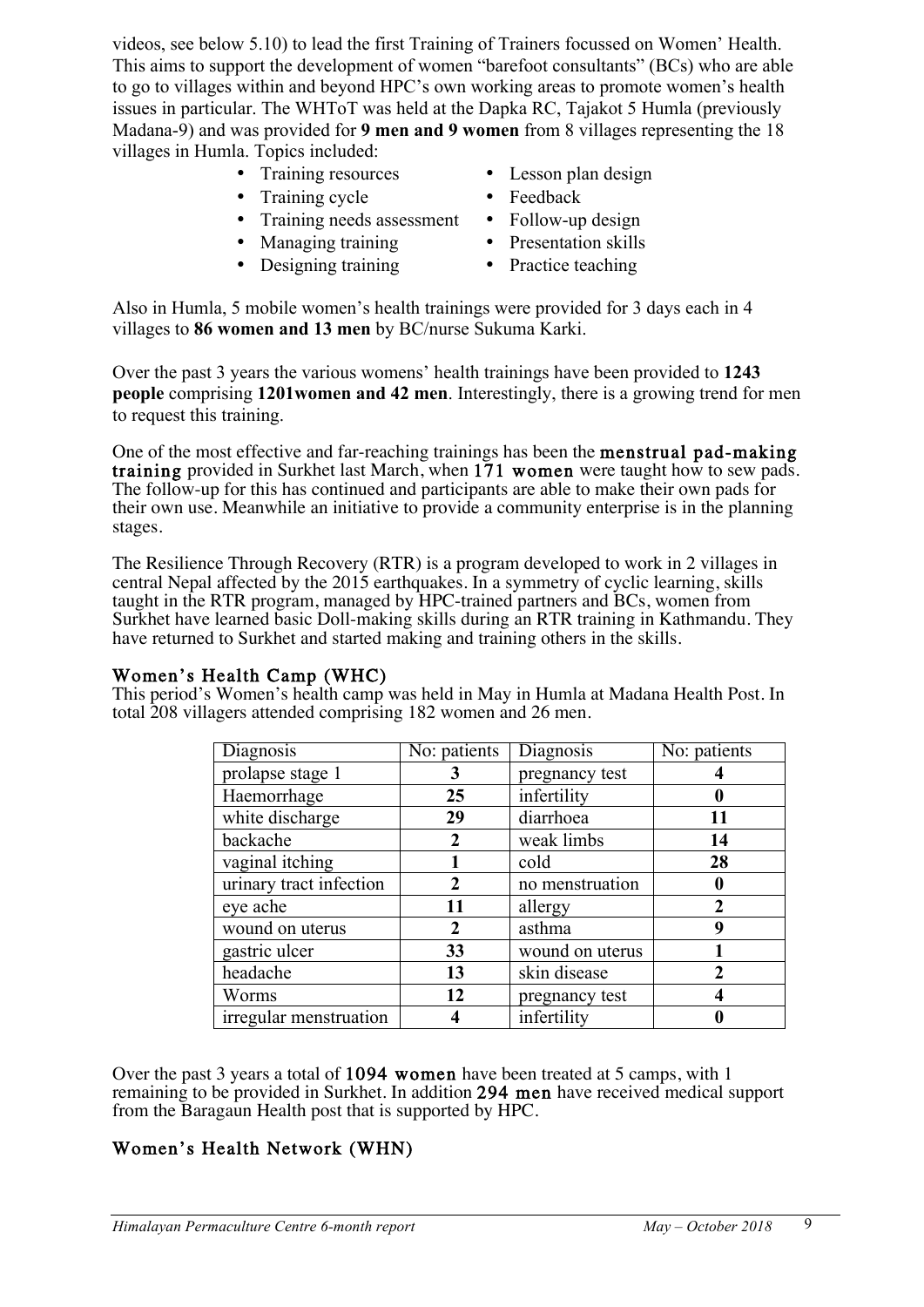WHN members have provided volunteers to the WHCs, WHTs, participated in plastic, glass and rubbish prevention workshops, rubbish collection and disposal events. A total of 132 women are currently involved in WHN activities

### WH Field trip

As a celebration of WH activities, in May a group of WHN representatives travelled on a field trip to visit different projects in Nepal. From Humla 4 women and 1 man and from Surkhet 14 women travelled to visit sights in Lumbini (Buddha's birthplace), Palpa, Pokhora (Permaculture activist Surya Adhikari), Kathmandu (Sunrise Farm, Nettle processing unit), Kavre (Hasera Organic Farm).

# 2.2 Drinking Water

HPC assists villagers to access safe drinking water by tapping local springs with a low-input system of natural materials and local skills used to make collection tanks and tap stands, vastly reducing the cost of building systems. Drinking water tap stands are further integrated with irrigation systems for local nurseries and kitchen gardens, supporting nutrition, agroforestry and livelihood programs. In the past 6 months<sup> $\delta$ </sup> reporting period  $\overline{4}$  systems have been completed and a further 6 are in process. When complete they will have benefitted 65 households in 8 villages, and 2 schools, comprising 241 females and 272 males. In addition 590 livestock will benefit from drinking water troughs.

Over the past 3 years in total 15 drinking water systems will have been implemented benefitting 374 female and 429 male villagers of 155 households and 2 schools, and 1205 livestock.

Drinking water filter distribution, described in the previous report, has been completed to the remaining households (Humla 144, Surkhet 11). In total 420 water filters have been distributed (Humla 276, Surkhet 144). In Humla the local Ward municipality provided a subsidy of 500/- per filter.

# 3. EDUCATION PROGRAM

### 3.1 Practical Literacy Classes

This activity involves running practical literacy classes in Humla and Surkhet. The PLCs combine Freirian literacy principles with HPCs unique collection of practical activities based on the Farmers' Handbook (FHB), an easy-to-read compendium of over 40 farmer-friendly methods to increase domestic household and farm productivity. PLC participants learn letters and words, and later sentences, that form topics from the FHB such as stove, nursery, toilet, hygiene, diet, fruit tree grafting, etc. At the same time as developing their literacy skills, they also apply the methods in their own houses and fields.

In this period 2 classes have been completed in Surkhet and Humla for 45 participants (40 women and 5 men). Over the past 3 years the summary of participants achieving basic literacy is as follows:

|              | women | men | total |
|--------------|-------|-----|-------|
| Surkhet      | 64    |     | 73    |
| Humla        | 115   |     | 123   |
| <b>Total</b> | 179   | 17  | 196   |

### 3.2 Schools' Program

HPC is supporting 6 schools in Surkhet and 4 in Humla. It is helping to improve the learning environment firstly by upkeep and improvement of school grounds and infrastructure. Over the past 6 months the following has been done:

| School<br>.<br>v iliage/ | VIU<br>11011 | Girl:<br>__ | boys | total |
|--------------------------|--------------|-------------|------|-------|
|--------------------------|--------------|-------------|------|-------|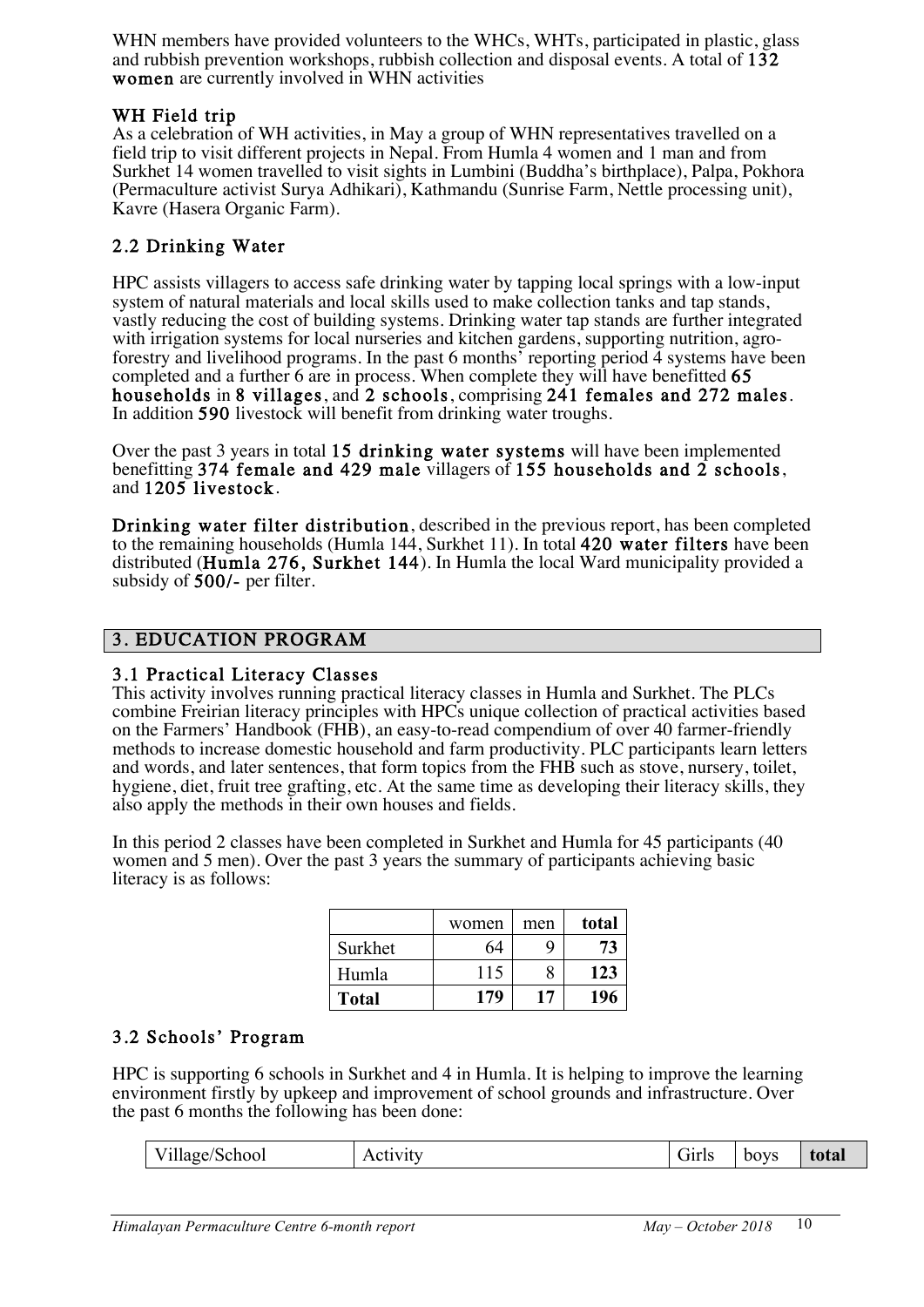| Baragaun, Sidheswori<br>Primary School (PS) | stone partition in room to make extra<br>classroom                                         | 30  | 32  | 62   |
|---------------------------------------------|--------------------------------------------------------------------------------------------|-----|-----|------|
| Subbatol, Nera PS                           | painting of new building                                                                   | 44  | 47  | 91   |
| Mavidara, LaliGurans PS                     | carpet in 1 room for warmth; cement<br>for maintenance of water tank for<br>drinking water | 17  | 18  | 35   |
| Sano Khaltakura, Nera<br><b>PS</b>          | pipe $\&$ 500L tank for drinking water                                                     | 12  | 19  | 31   |
| Neta, Nera High School<br>(HS)              | Tin for damaged roof                                                                       | 94  | 53  | 147  |
| Pakhapani, Gorkana HS                       | Drinking water                                                                             | 78  | 81  | 159  |
| <b>Total Surkhet</b>                        |                                                                                            | 275 | 250 | 525  |
| Humla                                       |                                                                                            |     |     |      |
| Lotpata/Madanadev High<br>School            | Seedlings and fund for scholarships for<br>hardship students; permaculture classes         | 146 | 166 | 312  |
| Chihi/Janagriti PS                          | Whiteboard                                                                                 | 43  | 53  | 96   |
| Gallabadha/Suryaprakash<br><b>HS</b>        | Seedlings                                                                                  | 63  | 65  | 128  |
| Satti/Kailashdev PS                         | Tin roof for toilet                                                                        | 24  | 36  | 60   |
| <b>Total Humla</b>                          |                                                                                            | 276 | 320 | 596  |
| <b>Total All Areas</b>                      |                                                                                            | 551 | 570 | 1121 |

Planting on school grounds has also been done: in Surkhet139 fruit and mult-purpose trees, shrubs and grasses have been planted on school grounds, and 87 trees in Humla.

HPC staff have also been providing vocational classes in nursery making, seedling planting, fruit tree care, kitchen gardening, composting and the like, including diet and hygiene.

#### 3.3 Education materials

The past 3 years has seen the reprint of the Farmers' Handbook (FHB), a teaching tool and resource for farmers to improve domestic self-reliance through over 40 farmer-friendly techniques and approaches. The FHB is distributed to all village groups and also used as a main reference in the Practical literacy classes. It is also available for sale to other organisations and individuals, and proceeds of sales is kept towards reprinting in the future. In 2016, 1500 copies were printed; HPC has been distributing 100 sets per year in Humla and Surkhet.

In addition to the FHB, HPC has reprinted 1000 copies of the Herbs for Women's Health booklet, and numerous posters and illustrated hand-outs for permaculture teaching.

### 4. LIVELIHOODS PROGRAM

HPC's livelihoods program is based on the foundations built in its food security/sovereignty, health and education programs as described above. Only once these 3 crucial sectors are successful can the issue of livelihoods be addressed. After 4 years of building its own capacity and that of its working groups in Phases 1 and 2, HPC has focussed more on livelihoods in this, Phase 3.

### 4.1 Beekeeping

Bees are a crucial component of ecology, food production and farmers' livelihoods and HPC has always placed high priority on beekeeping development both in terms of increasing fodder for bees through planting and management of bee-friendly species – especially fruit (46,000 fruit trees and shrubs planted over 3 years – see above) and through training and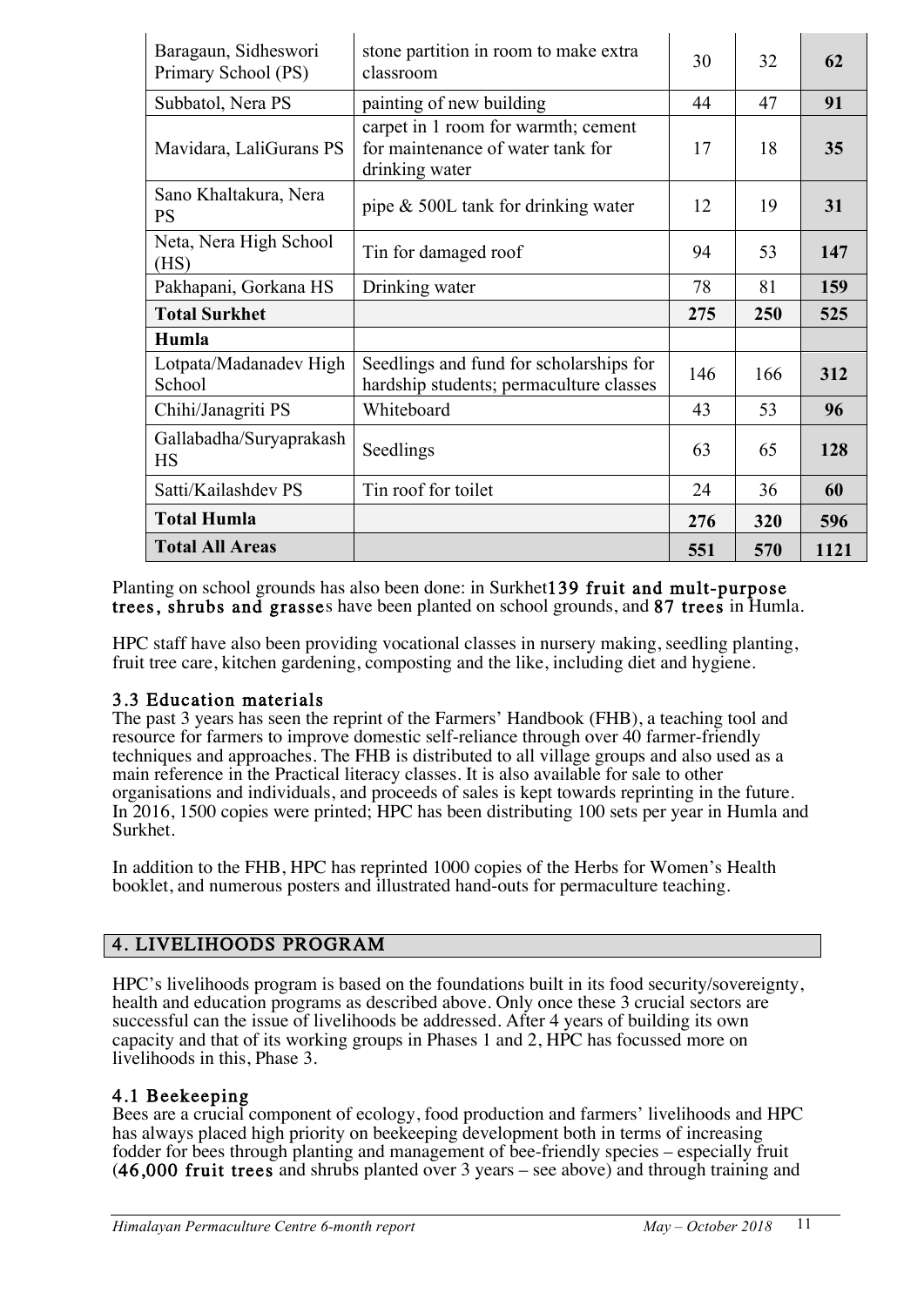equipment for established and new beekeepers. Training has been in hive construction of Newton and Top-Bar hives, beekeeping and honey processing. In total over 3 years 207 farmers comprising 132 men and 75 women have been trained. At the same time, beekeeping equipment including Honey extractors, veils, gloves, knives etc. have been distributed, with farmers responsible for constructing their own beehives after training. These activities have enabled 277 beehives to be produced, and an output of 2,993kg of honey has been achieved with a market value of 1,674,075/- (GB£11,311).

# 4.2 Vegetable seed production

Self-reliance in vegetable seed production is a crucial part of a community's food sovereignty and HPC promotes and trains farmers in methods of seed production. As well as enabling good food to be grown in kitchen gardens, seed production allows trade and exchange with other groups and individuals: it's a currency. Following the earthquakes in central Nepal in April 2015, HPC groups from Surkhet combined to send 30kg of vegetable seed to affected communities.

Over the past 6 months 211kg of seed has been produced (see Annex H Worksheet 2) including radish, coriander, chilli, fava bean, carrot, lettuce, Swiss chard, aubergine, pumpkin and broad-leaf mustard. In total over 3 years, 221 farmers (110 women and 111 men) have received training in seed production, and this has led to a massive 2,576kg of vegetable seed being produced.

# 4.3 Cotton Growing & Processing

Training in producing organic cotton was started in 2016 and by the end of that year 18 farmers had produced a small crop that provided seed for growing on in 2017. That season's crop was expanded and seeds saved that are to be sown in 2018 with plans to increase area and number of farmers producing cotton. Meanwhile HPC has started its weaving and textile development activities (see below 4.7) that will eventually use the cotton produced locally.

This program has suffered most from delays in implementation, leading to fewer outputs according to the targets set at the start of the project. There are several reasons for this: SWC registration and political factors (elections, etc.) are external and not under the influence of HPC. But at the same time it is entirely new to be growing organic or any bush cotton in these areas and this has made progress slower that hoped. Because of lack of irrigation, planting of the cotton has to wait until the arrival of the monsoon which in some cases has made sowing too late for the cotton crop to mature before temperatures drop at the end of the year. For farmers with access to irrigation this has not been an issue.

It has also taken time to construct the infrastructure for the cotton processing – linked to the weaving program (see 4.7 below) and as a result that activity too has under-performed, and not met its targets. Finally the organic cotton expert from UK, who facilitated getting the first crop grown, was not able to visit in the final year due to personal problems and this lack of planned follow-up has also affected the output of cotton.

HPC is committed to developing the organic cotton project, and plans include growing the existing variety at lower altitudes, increasing irrigation capacity, and seeking varieties that will grow at higher (cooler) altitudes.

### 4.4 Mills

In this reporting period, repair to the mill in Salghadi village detailed in the previous report has been made after a landslide damaged the water source: a new source has been tapped and extra pipe used to make this.

Over the past 3 years, 3 multi-purpose mills have been built, 2 in Surkhet and 1 in Humla. A further improved mill (just grinding grains with an iron undershot water wheel) was installed in Humla. The original plan was for 9 mills but due to the higher cost of the multi-purpose mill only 3 have been installed, while the beneficiary total has increased due to the multipurpose nature of the mills. In Humla206 households comprising 1284 villagers(610 female, 674 male) have benefitted, while in Surkhet228 households comprising 1518 villagers(725 female, 793 male) have benefitted, a total of 434 households and 2802 villagers (1335 female, 1467 male). One mill is remaining to be constructed within the budget.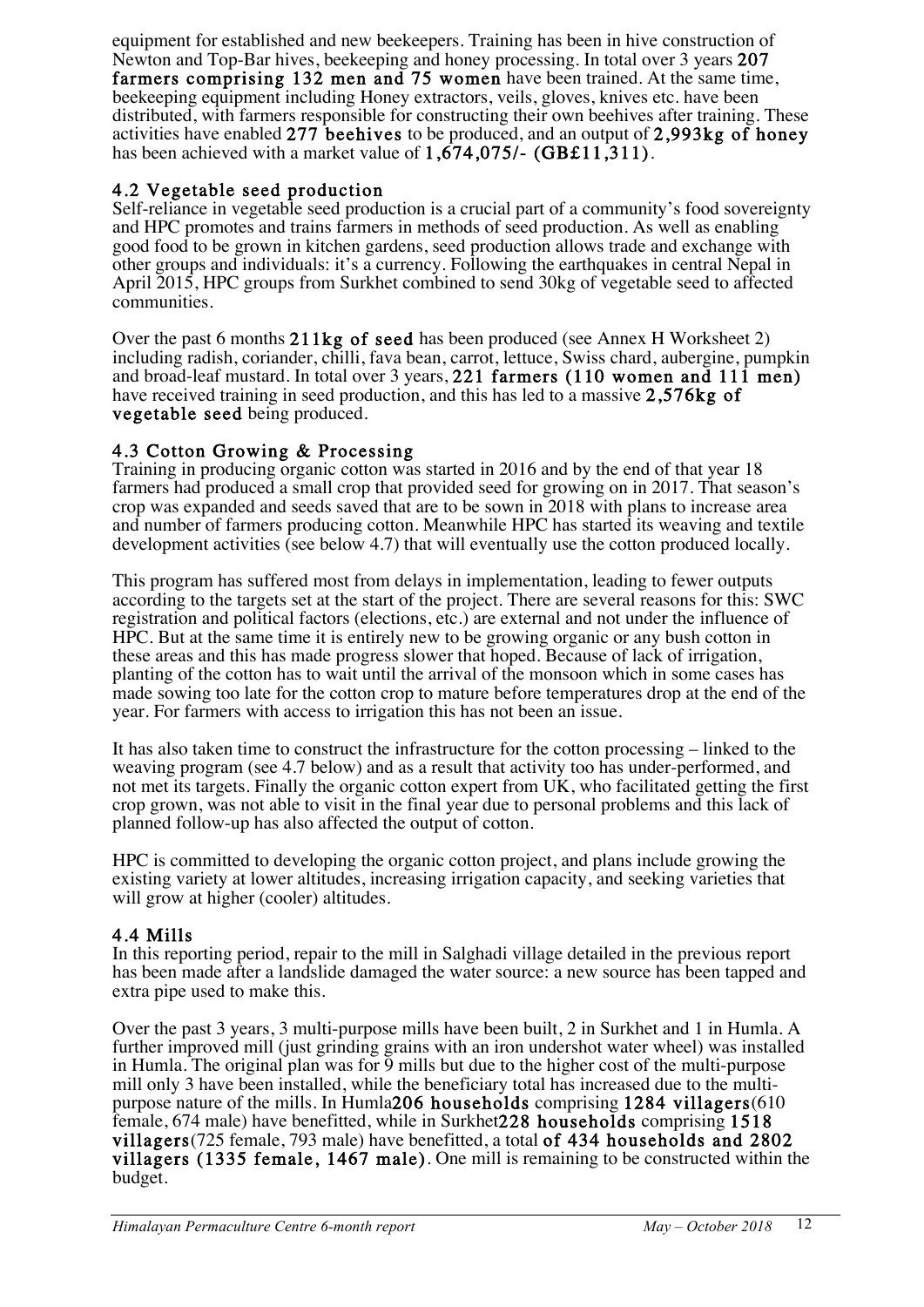# 4.5 Oil Processing

Hand-operated oil expellars have been provided to groups in the first and second years.

#### 4.6 Herbs development stage 2

Farmers have continued to plant herbs and this yearnearly 2,000 herbal plants have been established. In Humla the focus has been on **Aconitum Heterothyllum** (local name Attis) which has a good market value. In the past 3 years over 8,300 herbal plants have been established in both areas. Familiar plants include lemon grass, comfrey, mints, aloe vera, sweet flag, and wild asparagus. Others have local names but are commonly proposed used for medicinal purposes and have a market value. The next stage has been to establish processing facilities that dry, cut, grind and/or distil the herbs into products that can be stored and marketed. A processing centre has been established near GurungGaun (Janachetana group) in an area also close to PakhaPani, Chaurgaun and Mavidada villages. The equipment for the unit is being provided by the government Handicrafts department but has not yet been received due to delays on their side. He plan was to have had this completed and the unit in operation by the end of phase 3 but due to a variety of reasons including government delays it has over-run.

### 4.7 Weaving & Fibre Processing

Connected with the organic cotton program and nettle processing training of earlier years, this project aims to further the development of textile-related local resources management and processing into an economic platform. This will enable livelihoods to be created from use of locally grown nettle, hemp and cotton processed into thread, cloth and further processed products.

To date, 4 looms are in operation using thread purchased in Nepal for training purposes. Low-quality cloth is produced as trainees learn to weave, which can be sold as lining for other clothing, curtains, etc. As these skills are developed, spinning technologies will be added to process raw cotton, nettle and hemp.

The weaving centre has been established in a partnership between HPC and the local group (Pragatshil Krishak group of Salghadi village), who have contributed 208 person-days of labour contribution (16 days by 13 members) worth NRs 62,400/-, timber worth NRs 63,100/- and NRs 18,107/- cash from their village fund to construct the weaving house, looms and related equipment. HPC has provided tin for the roof, skilled carpenter costs to fit the looms, costs for the weaving trainer and initial inputs of cotton thread.

In May, 5 farmers from HPC's areas in Surkhet went to visit a nettle processing enterprise in Kathmandu as part of the capacity building for nettle processing in Surkhet, where abundant wild nettle is found growing as a forest understorey in higher altitude forests. Thread produced from this area has been provided to the weaving centre for weaving into bolts of nettle cloth.

### 4.8 Cold Store

To date 2 cold stores have been made in Humla and Surkhet at their respective Resource Centres, as described in previous reports. The target was to make 4 cold stores 2 in each district but only 1 each has been possible due to time constraints.

### 4.9 Solar drier

HPC is pursuing various techniques for processing foods using appropriate technologies, of which solar drying is one. A range of solar drying techniques are being researched, each with different costs and measures of effectiveness. To date, manufactured solar driers have been tested in Surkhet and Humla and have been found to be effective, but are expensive and not appropriate for communities in low-income areas. For example the larger sized solar drier costs NRs38,000/- in the workshop (GB£257), and costs another NRs8,000/- to transport to Humla. Eight lower cost home-made versions have been built by a local carpenter master in Surket for the price of NRs128,000/- i.e. NRs16,000/- each. All of a sudden this is more affordable, and further is made more from local resources (timber) and skills. Staff from Humla have learned the methods and have purchased the raw materials needed to construct more driers in Humla.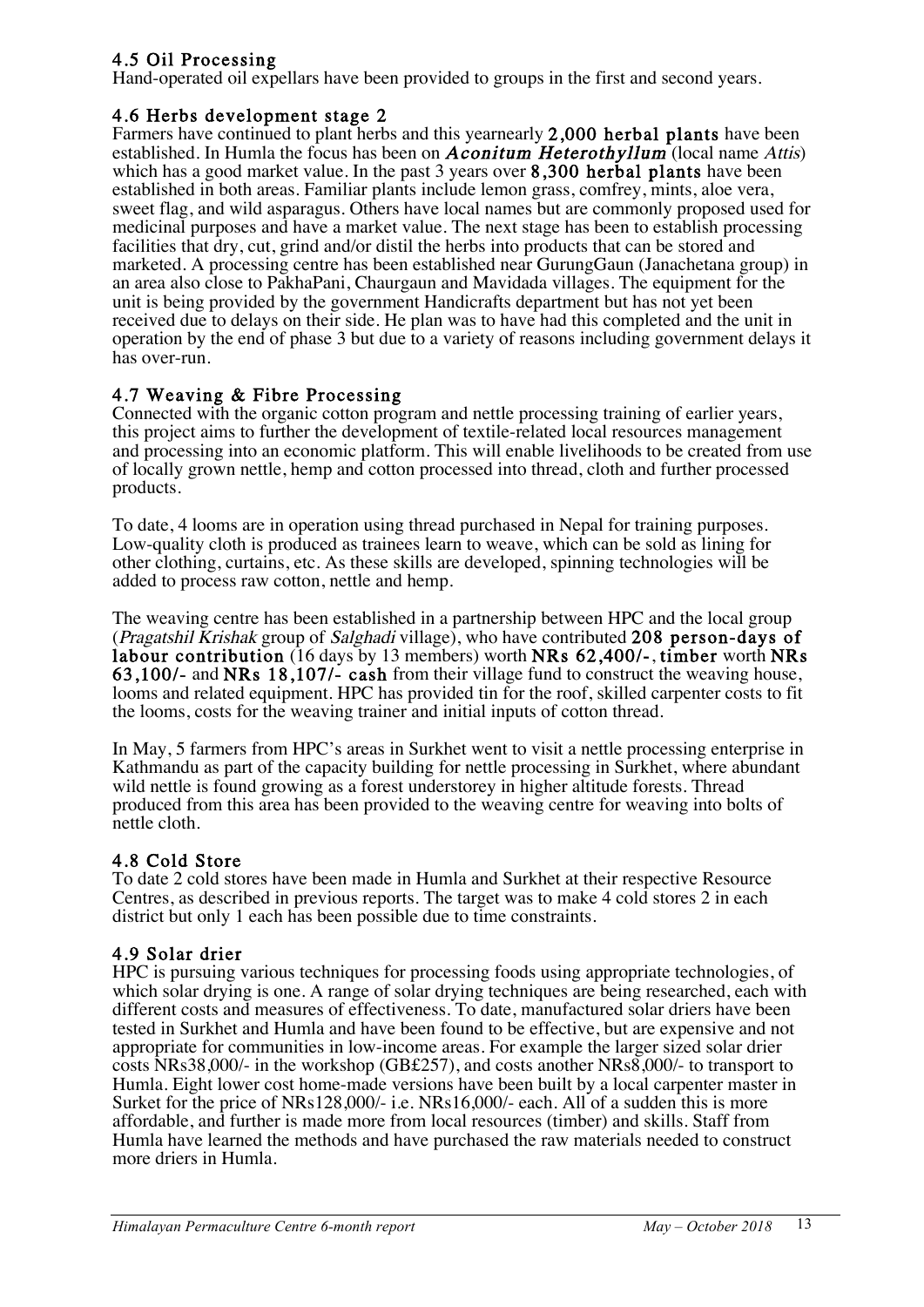The cheapest of all solar driers (other than open drying in the sun!) is a plastic-covered, bamboo-framed tower with wire mesh shelves that can be built for around 1500/- (£10) which is obviously even more affordable, but less effective at drying in terms of heat generated and moisture reduction over time. Considering all the criteria: cost, time spent, availability of resources, effectiveness, ease of use, etc., let alone the change in cultural behaviour to allow the habit of using the technology to flourish, all take time.

### 4.10 Apple drying Humla

Tools to peel and slice apples are now being used in Humla. Machines are kept at HPC and village groups borrow from there as needed. The Solar driers described above are then used to dry the processed apples. The cheapest version of the driers made of plastic over a bamboo/wooden frame are not suitable for drying apples/fruit as they do not reach high enough temperatures, and are only used for drying vegetables.

#### 4.11 Juice/Jam making

Juice and jam making equipment is now being used in Humla and Surkhet to process in particular plums, which are the most produced (20,130kg over 3 years). Pears, peaches, apples, oranges, lemons and other citrus fruit have also been processed.

#### 4.12 Biogas

Following installation of flexi-biogas units at Baragaun and Sunrise Farm RCs in 2016, groups in Surkhet requested that the conventional cement system be built with the budget remaining. The systems are being built with technical instruction from Manikej Energy Industries from Surkhet. In total 11 systems are being built with HPC providing NRs 10,000/ each in subsidy with householders and a government subsidy bearing the rest of the costs.

#### 4.13 Solar electric

Over the past 2 years, 152 solar sets for house lighting have been distributed for 7 villages in Humla – each set comprising a solar panel, battery and 3 LED light bulbs with wiring. This has benefitted 470 females and 479 males.

#### Other increasing sources of Livelihood

As well as the above programs, HPC's livelihoods program also encompasses other crops. Some are grown traditionally such as garlic, potatoes and ginger, and some introduced such as cardamom, Asian pepper, off-season onions, coriander and various fruit as well as fruit seedlings. Annex H details productivity of various crops. On-going monitoring has shown that from HPC villages the following production has been achieved:

|                      | <b>Total Phase 3</b> |               |  |
|----------------------|----------------------|---------------|--|
|                      | <b>Production</b>    | <b>Income</b> |  |
| Crop                 | kg                   | <b>NRs</b>    |  |
| Honey                | 2,933                | 1,674,075     |  |
| Cardamom             | 2,787                | 3,211,900     |  |
| Ginger               | 14,245               | 356,125       |  |
| Garlic               | 59,569               | 4,450,950     |  |
| Asian pepper (Timur) | 20,488               | 6,359,310     |  |
| Tumeric              | 5,314                | 299,250       |  |
| Onion                | 351                  | 17,525        |  |
| Potato               | 2,428                | 84,980        |  |
| Chilli               | 591                  | 147,750       |  |
| Total                | 108,114              | 16,454,115    |  |
|                      |                      | GB£111,176    |  |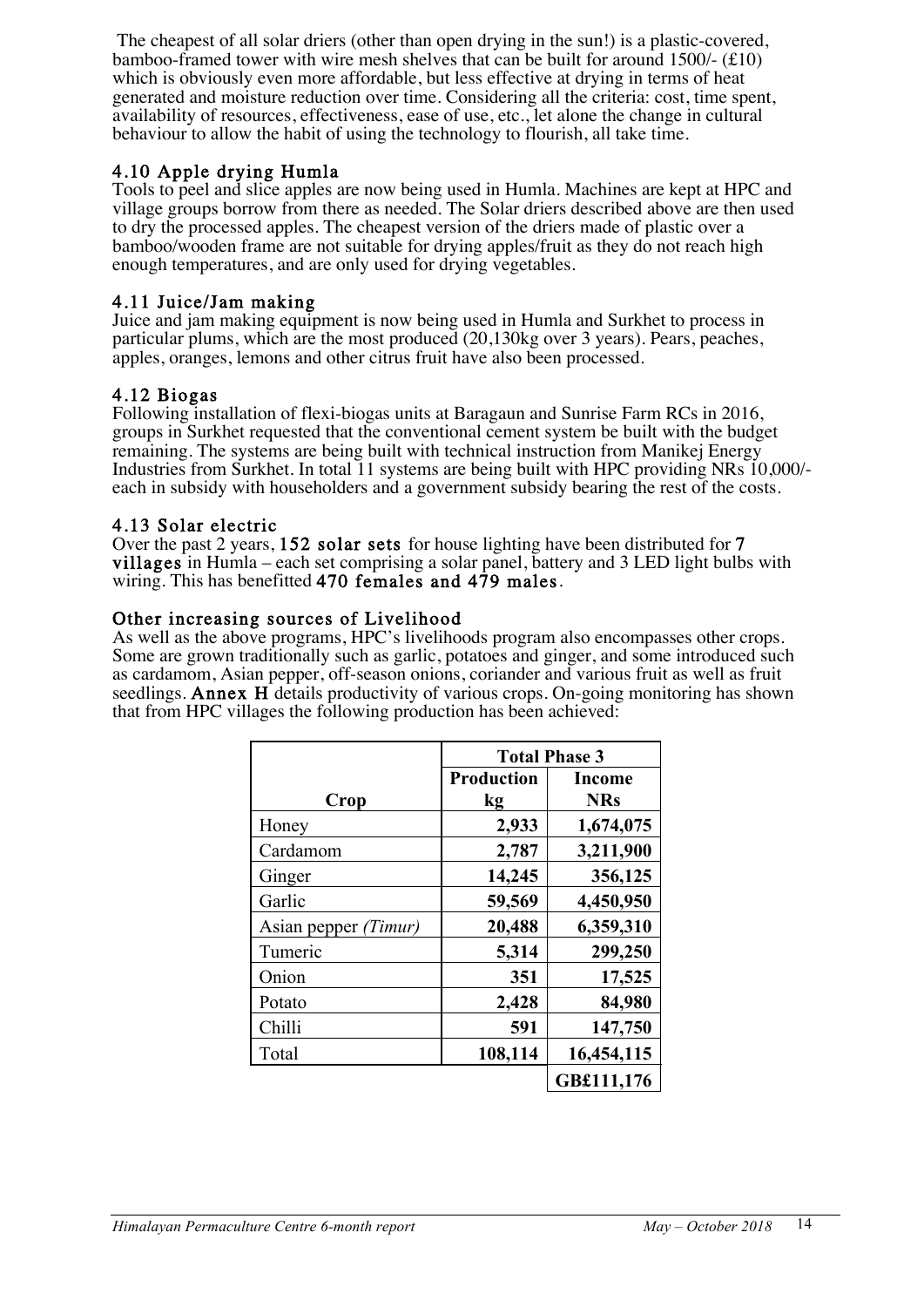# 5. CAPACITY BUILDING PROGRAM

5.1 Permaculture Design Course (PDC)<br>The international-standard Permaculture Design course was taught in Baragaun in May. In total 20 group members from Surkhet (8 men and 5 women) and Humla (4 men and 1 woman) attended, and 2 male staff from Almost Heaven Farm in Ilam (Eastern Nepal) – total 6 women and 14 men. Over 3 years 3 PDCs have been provided for 56 farmers and staff (12 women and 44 men)

5.1.1 PDC Follow-up<br>Follow-up to the PDC has been on-going and is linked to barefoot consultant (BC) capacity<br>building as the PDC is a required qualification for a BC. In this period a 1-day PDC followup was held in Humla for 2 women and 19 men. Of the graduates 14 men and 2 women have also been or are being BCs for training work n Humla. The follow-up workshops comprise informal sharing of reflections on successes and challenges, and identification of further support/skills needed, and identifying opportunities for further development and application of the BC approach. Planning of future activities concludes the follow-up.

5.2 Trainers' Training<br>Integrated with all training programs, the Training of Trainers (ToT) is a crucial activity giving staff and BCs the tools to teach their practical skills in the working areas. Over 3 years, two ToTs have been run and 39 staff and BCs trained (13 women and 26 men), including a Women's Health ToT that was carried out in May under the Women's Health Program (see above 2.1) for 9 women and 9 men in Humla.

### 5.3 Organisational development

Specialist capacity-building training organisation "Sahakarmi Samaj" based in Khohalpur and Birendranagar have been providing institution-building trainings to HPC for several years and this has helped develop many areas of HPC's work including constitutional amendments, organisational structure, strategy development, decision making, monitoring and evaluation systems, financial monitoring, reporting, planning, farmers' group relations and conflict resolution.

This capacity building has also enabled HPC staff to develop and modify similar trainings for village group members, and in particular a Leadership Training and "Opportunity Analysis" training have been given by staff to village group representatives.

5.4 Farmers Field trips<br>HPC organises various field trips for farmers and staff to visit and experience successful projects in other parts of the country. In the last 6 months 5 members of HPC's board and 2 Surkhet-based staff made a trip to visit project villages in Humla, and even managed to reach HPC's most remote village of Majpur. As reported above (2.1) a Women's Health Field Trip was made to various areas of Nepal with 18 women. Over 3 years an annual field trip has been made for Humla group members and staff to visit HPC projects in Surkhet, and in 2017 SRI farmers from Surkhet visited SRI farmers in Humla, and farmers within each district regularly spend time visiting each other's SRI plots.

### 5.5 Farmer-Farmer extension

Meetings between representatives from farmers' groups, BCs and staff have been a regular occurrence over the past 3 years. Every 3-6 months a group will meet to discuss successes and challenges, and discuss plans for the future. These may involve planning for scheduled activities such as farmers' trainings, or result in requests to HPC for new interventions and activities.

This also included the annual review and evaluation meeting between groups and HPC staff and board committee.

# 5.6 Barefoot Consultants' Workshop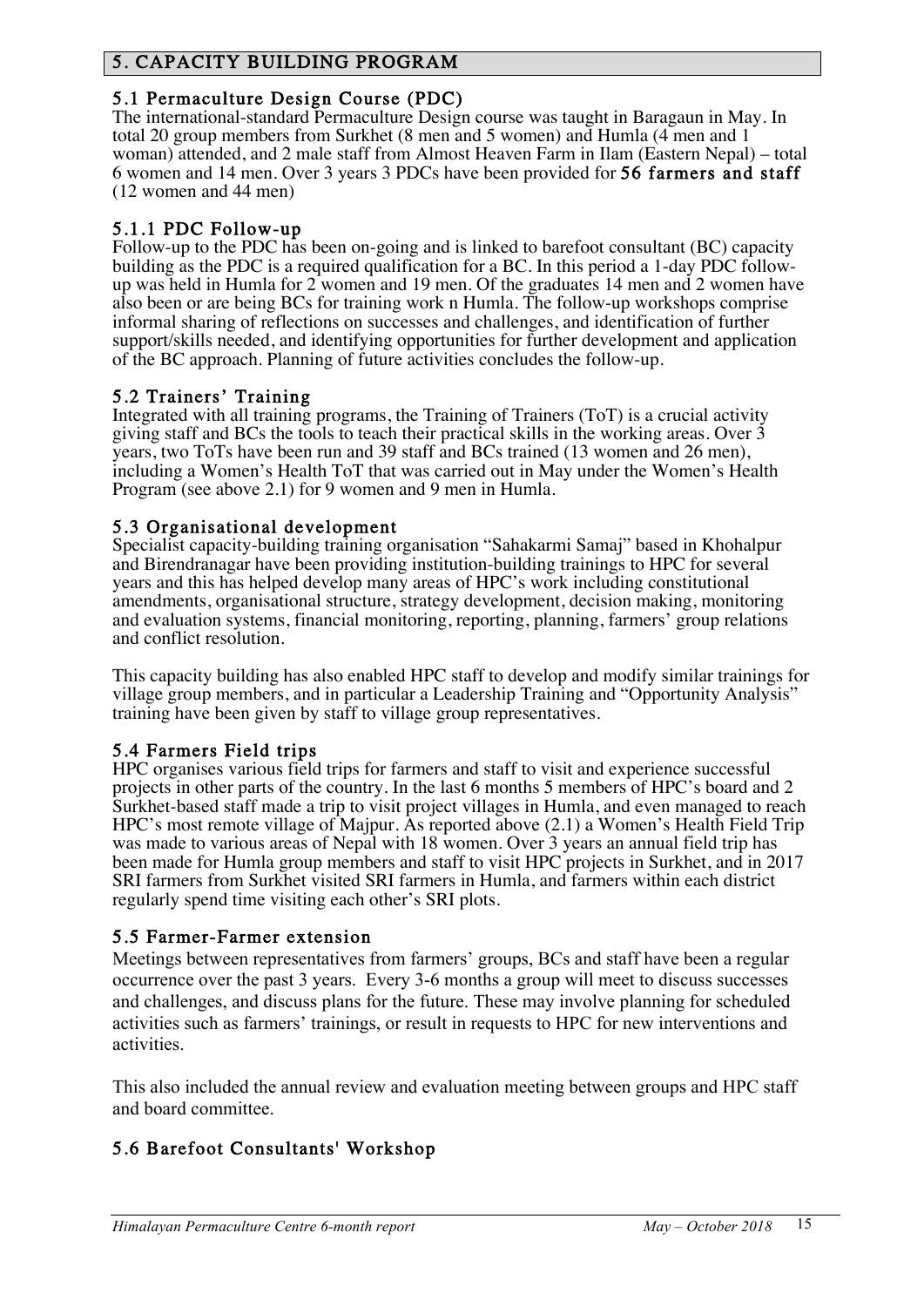Review and evaluation workshops have been held in Surkhet and Humla where BCs share their experiences and discuss what improvements can be made to their work. Additional recommendations and support for their activities are made and overall capacity building is achieved. In august 2 workshops were held for BCs: the first a 3-day general sharing, review and evaluation workshop attended by 4 women and 11 male BCs. Topics included:

- Introductions and experience Report writing
- 
- 
- Organic vs: Regenerative approaches BC contracts
- Categories of BC
- 
- Success and challenges Livelihood opportunities
- Qualities needed for BCs Responsibilities, job descriptions
	-

In addition BCs and PDC graduates attended a 5- day PRA training held at the Baragaun RC in September: 3 women and 15 men attended.

HPC's strategy is to developand increase the BC approach. As described above there are currently 44 active  $BCs - 9$  women and 35 men - of which 32 are category 1 and 12 category 2 heading towards category 1. A priority is to create more women BCs especially with a focus on women's health. Currently 3 BCs are employed by other organisations on a full-time basis, and 2 are providing farmers' training for other projects. The remainder have been involved in training and follow-up programs within HPC's working area.

5.7 Rice Breeding training<br>This is an ambitious project to enable farmers to select and breed rice varieties for particular traits of productivity, taste, pest resistance, drought resilience, etc. according to local climatic and site characteristics. It takes several years to learn and successfully carry out breeding trials but the activity has not been able to be implemented as the main teacher, Surya Adhikari from Begnas near Pokhora has been unwell and not been able to travel to Surkhet to provide orientation nor host farmers from Surkhet at his home on a long-term basis in order to learn the techniques involved. As such, this activity has largely not been implemented. In May, 4 farmers from Surkhet managed to visit Mr Adhikari's farm and observe the process with a brief introduction.

HPC is still interested to develop this skill in its areas and is hoping to carry on during the next phase.

### 5.8 Festival

HPC organises Annual farmers' festivals in both districts. Both entail exhibitions of farmers produce including vegetables, fruit, seed and handicrafts. Traditional cultural dances as well as new topical songs and plays are performed. There are competitions of sport, dance The festivals are a celebration and a sharing of the work of HPC's farmers and groups with the wider community.

This reporting period has seen the Humla festival held in June on the high ridge (lekh) above the project area. The festival attracted around 900 villagers from up to a day's walk away.

### 5.9 Cultural Program

This activity aimed to develop theatre and dance routines to tour villages providing educational entertainment about issues related to the program – both problems and solutions. In 2016 the first play was produced and performed in Humla but since this, time constraints for the players and other external influences have restricted the development and implementation of this activity. In its place, HPC has supported groups in Humla to perform the traditional Teej Festival for women, previously not practiced there, but which has now become a regular occurrence since HPC's activities started.

5.10 Making Video films<br>HPC has been successful in learning to produce short educational videos, and is continuing to do so and to show these at its RCs and in the villages.

To date the following videos have been produced: